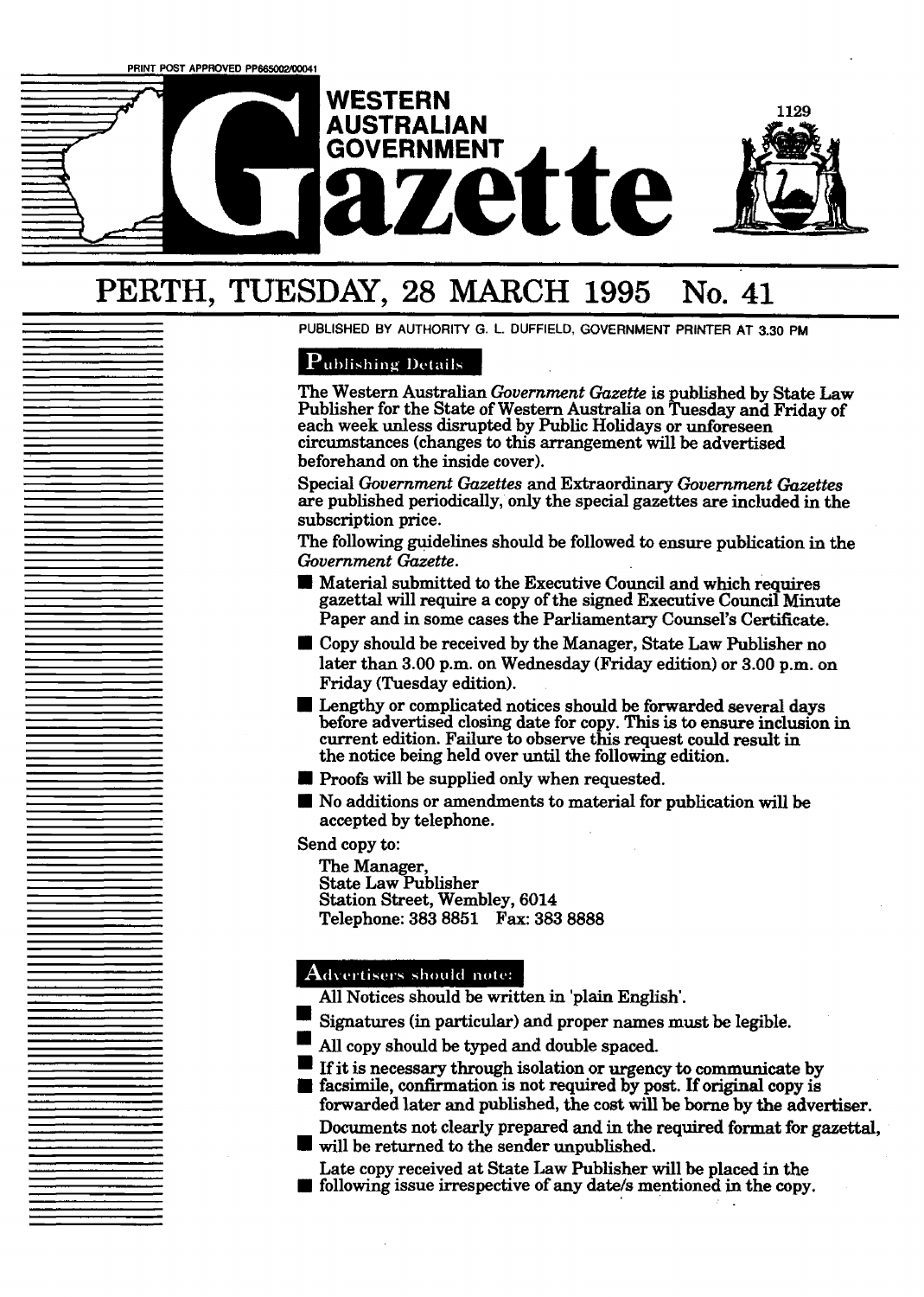# **IMPORTANT COPYRIGHT NOTICE**

**I** <sup>O</sup>**State of Western Australia** 

**This work is copyright. Apart from any use as permitted under the Copyright** *Act* **1968, no part may be reproduced by any process without written permission from the Government**  Printer, State Law Publisher. Inquiries should be directed to the Manager, State Law **Publisher, P.O. Box 38, Wembley, W.A. 6014.** 

# **Advertising Rates and Payments**

Effective from 1 July 1994.

Deceased Estate notices, (per estate)-\$15.50

Real Estate and Business Agents and Finance Brokers Licences, (per notice)-\$36.00

Other Public Notices Section articles \$36.00 (except items of an exceptionally large nature, then arrangements will be made for invoicing).

All other Notices

Per Column Centimetre-\$7.10 Bulk Notices-\$132.00 per page

| <b>COUNTER SALES 1994-95</b> |        |  |
|------------------------------|--------|--|
| (As from 1 July 1994)        |        |  |
|                              | S      |  |
| Government Gazette—(Special) | 2.20   |  |
|                              | 2.20   |  |
|                              | 4.40   |  |
|                              | 12.60  |  |
|                              | 11.20  |  |
|                              | 195.00 |  |

# **IMPORTANT NOTICE**

Periodically notices are published indicating a variation in normal publishing arrangements:

- Easter or Christmas editions etc-these notices appear approximately 4 weeks prior to any change.
- Extraordinary gazettes not circulated to all subscribersthese notices appear in the following general edition of the gazette.

In all cases notices are published on page 2 and readers are urged to check accordingly prior to contacting State Law Publisher.

G. L. DUFFIELD, Director.

-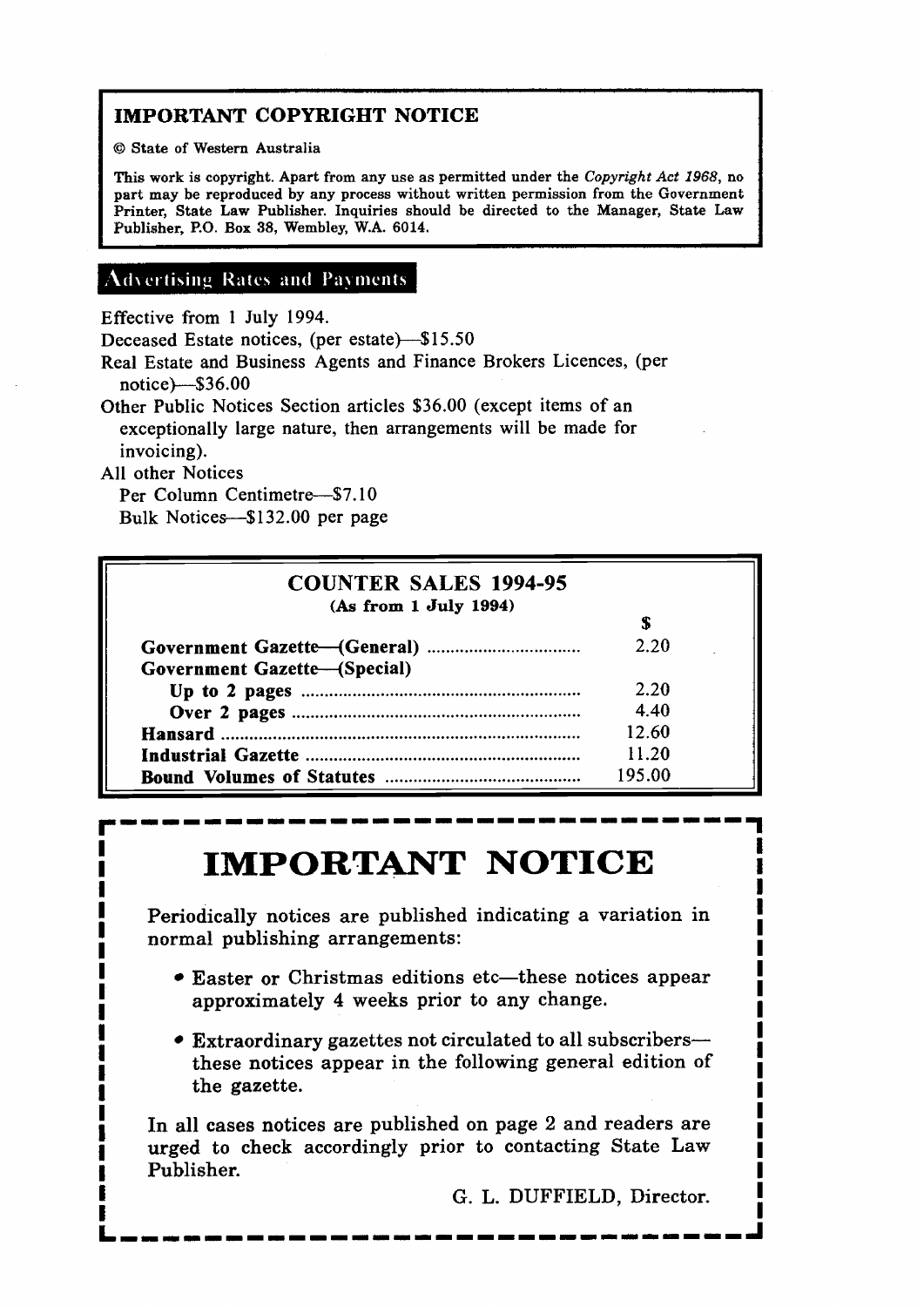#### **LAND ADMINISTRATION**

#### **LA101**

#### *CORRECTION*

DOLA File **24391928V2.** 

In the notice at page **580** of the *Government Gazette* dated **21** February **1995 in** respect **to** State Forest No. 25 after the reference to Public Plan: Wilga NW (25) add: AREA: 8.1457 hectares

DOLA File **39831927V6.** 

In the Notice at page 686 of the *Government Gazette* dated *28* February **1995** in respect **to State** Forest No. 22 after the reference to Public Plan: BG34 (2) 28.11 and 28.12 add: AREA: 2.0260 hectares

A. A. SKINNER, Chief Executive.

**LA401** 

#### **LOCAL GOVERNMENT ACT 1980**

#### DECLARATION OF CLOSURE OF STREETS

#### Made by the Minister for **Lands**  Under Section **288A**

At the request of the local governments nominated, the streets described in the Schedule are now declared to be closed.

#### SCHEDULE

**1.** Town of Albany (DOLA File No. **284611994;** Closure No. **A517).** 

**All** that portion of Princess Royal Drive now comprised in Albany Lot **1431 as shown** on **DOLA**  Crown Survey Plan **18744.** 

Public Plan: **BK26 (10) 3.1.** 

- **2.** Town of Kwinana (DOLA File No. **128611992;** Closure No. **KL099).** 
	- (a) **All those** portions of Harbor Road, **Rockingham** Road, FirstAvenue and SecondAvenue (Hwinaaa flowmite) as contained in **Lots 6** and **11 of** Cockburn Sound Location 244, **as surveyed** and shown on Office of Titles Diagram **84913.**
	- **(b)** All that portion of First Avenue (Kwinana Townsite) as contained in Lot 9 of Cockburn Sound Location **244, as** surveyed and shown on Office of Titles Diagram **84914.**
	- (C) All that portion of Bay Street Road Number **16380** (Kwinana **lbwnsite) ae** contained **in** Lot **10**  of Cockburn Sound Location 244, **as** surveyed and shown on **Office** of Titles Diagram **84915.**
	- **(d) All** those portions of Harbor Road, First Avenue and Second Avenue (Rwinana Townsite) **as**  contained in Lot **7** of Cockburn Sound Location **244, as** surveyed and shown on Office of Titles Plan **18650.**
	- (e) All those portions of FirstAvenue, Second Avenue, Wells Road and Bay Street and **the** whole of Third Avenue (Kwinana Townsite) **as** contained in Lot **8** of Cockburn Sound Location **244, as**  surveyed and shown on Office of Titles Plan **18651.**

Public Plans: Peel **1:2,000 BG33107.32** and **08.32.** 

**3.** Town of Kwinana **(DOLA** File No. **258311993;** Closure No. **K1100).** 

*All* that portion of Dixon Road as shown bordered **red** now comprised in Kwinana Lot 346 on **DOLA Diagram 92006.** 

Public Plan: BG33 **(10) 2.6.** 

**4. Shire** of Gnowangerup **(DO=** File No. **575611921;** Closure No. **G803).** 

All that portion of Wray Street now comprised in Borden Lot 94 as shown on Crown Survey Diagram **91693.** 

Public Plan: **BK28 (2) 33.30.**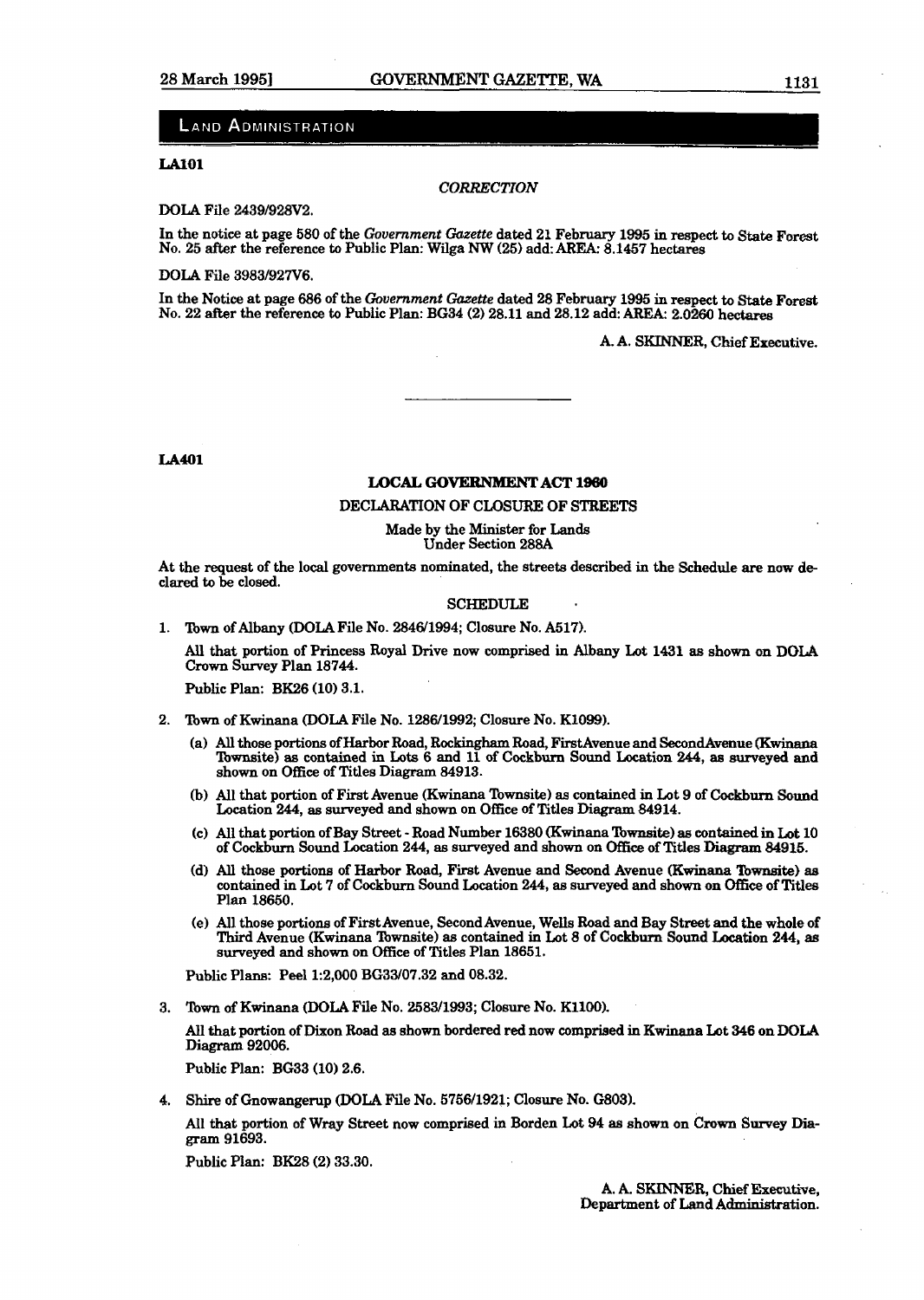#### **LOCAL GOVERNMENT**

#### **LG401**

#### **LAND ACT 1933**

#### NOTICE PURSUANT TO SECTION 164A

*Shire of Carnamah* 

- 1. To the person in apparent occupation or control of Shack No. 168 **("the** Shack") erected on Reserve 42477 ("the Reserve") along the coastline within the Shire of Carnamah ("the Shire").
- 2. The Reserve is vested in the Shire of the purpose of **"Parkland,** Recreation and the Letting of cottages" pursuant to the Land act 1933 ("the Land Act").
- 3. The Minister for Lands has delegated to the Shire the powers conferred on him pursuant to sections l64 and 164A of the Land Act.
- 4. Pursuant to section **164(2)** of the Land Act it is an offence to reside on any public lands or to erect any structure on, over or under any public 1ands.You are committing an offence under the Land Act and the Shack is on the Reserve without lawful authority.
- 5. The Shire **requires** you-
	- (a) to remove the Shack together with its contents and all materials surrounding the Shack from the Reserve pursuant to section  $164A(2)$  of the Land Act; or
	- (b) to enter into a Lease with the Shire of that part of the Reserve on which the Shack is situated and to pay costs of \$60.00 and rental of \$1 267.13 to the Shire forthwith for the periods from and including 24th December, 1992 to 30th June, 1993 and 1st **July,** 1993 to 30th June, 1995 and all rental due thereafter pursuant to the Lease when it falls due.

If you do not comply with this Notice either by removing the Shack and its contents and all materials surrounding the Shack from the Reserve or by entering into a Lease and forwarding the signed **Lease**  and your cheque for \$1 327.13 to the Shire within 30 days of the service upon you of this Notice, the Shire will make a complaint against you to the Court of Petty Sessions **and-** 

- (a) seek an order authorising the Shire to remove the Shack and its contents and seek an order that you pay **all** costs of the action;
- (b) remove the Shack and its contents and destroy or sell it and its contents;
- **(C)** take action against you to recover all costs and expenses incurred in the removal, destruction or sale of the Shack and its contents and seek an order that you will pay all costs of such action. Dated 22nd March 1995.

M. L. CROFT, Shire Clerk.

LG402

#### **DOG ACT 1976**

#### *Shire of Mukinbudin*  APPOINTMENT OF REGISTRATION OFFICERS

It is hereby notified for public information that the following persons have been appointed under the provisions of the Dog Act 1976, for the Shire of Mukinbudin.

WiUiam Michael Fensome Ann Leslie Holliday Irene Patricia Cosh Rochelle **Kerr** Boyce Michael Leon Sparkman

W. M. FENSOME, **Shire** Clerk.

#### **LG301**

#### **CITY OF PERTH PGRELING FACILITIES ACT 1966**

#### CITY OF PERTH PARKING FACILITIES BY-LAW **AMENDMENT**

In pursuance of the powers conferred upon it by the abovementioned Act and all other powers enabling it, the Council of the Municipality of the City of Perth hereby records having resolved on 13 December 1994 to make and submit for approval by the Minister and subsequent wnfirmation by the Governor that the City of Perth **Parking** Facilities By-law be amended as follows-

That the Seventh Schedule be amended by deleting the existing prescribed form as shown and substituting the prescribed form hereafter.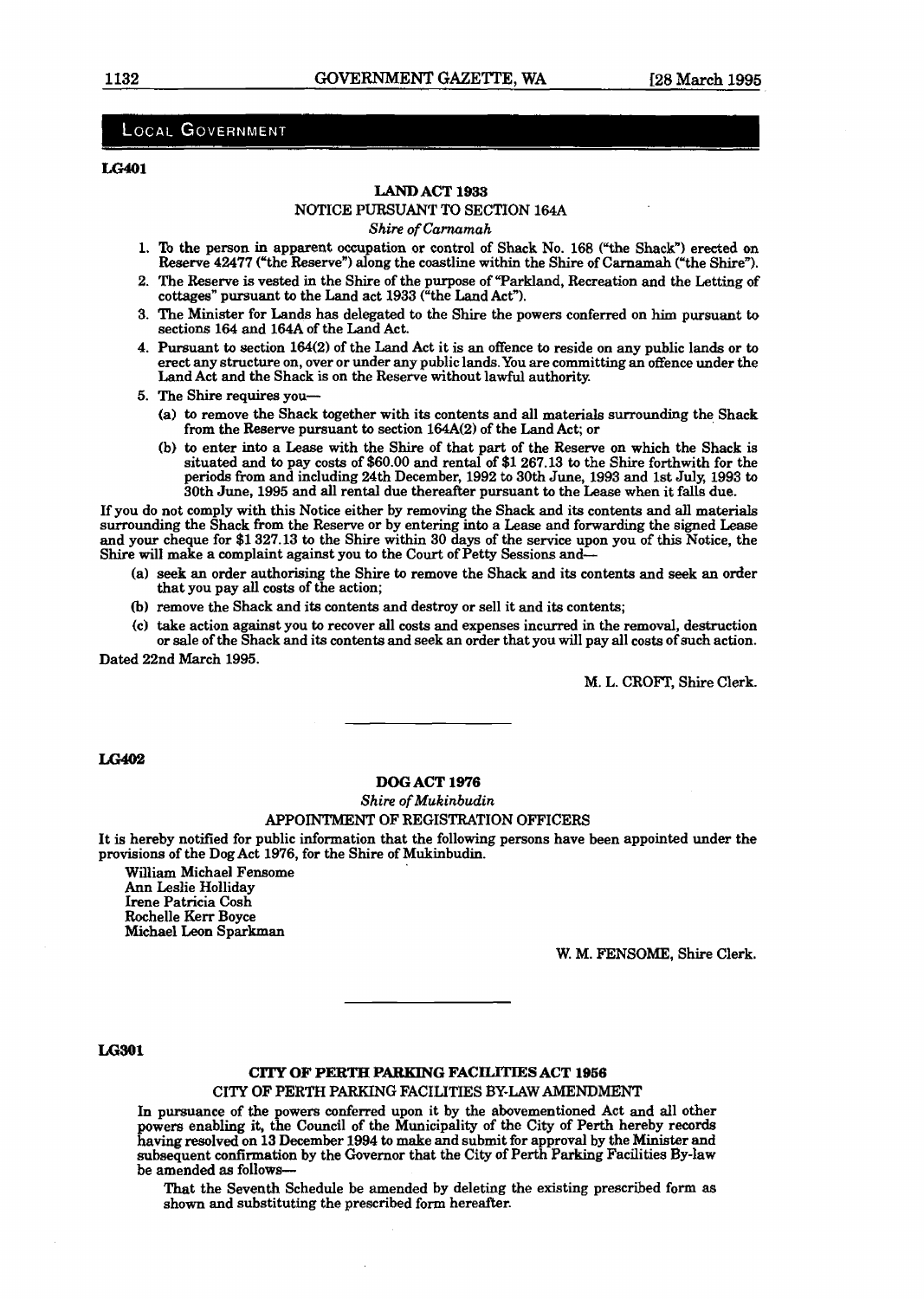| CITY OF PERTH<br><b>PARKING</b><br><b>INFRINGEMENT NOTICE</b><br>PARKING FACILITIES BY LAW                                                                                                                                                                                                                                                                                                                                                                                                                                                                                                                                                                                          |  |  |  |
|-------------------------------------------------------------------------------------------------------------------------------------------------------------------------------------------------------------------------------------------------------------------------------------------------------------------------------------------------------------------------------------------------------------------------------------------------------------------------------------------------------------------------------------------------------------------------------------------------------------------------------------------------------------------------------------|--|--|--|
|                                                                                                                                                                                                                                                                                                                                                                                                                                                                                                                                                                                                                                                                                     |  |  |  |
| PAYMENT IS DUE WITHIN 14 DAYS OF OFFENCE DATE                                                                                                                                                                                                                                                                                                                                                                                                                                                                                                                                                                                                                                       |  |  |  |
| THE OWNER OF THE VEHICLE<br>Make:                                                                                                                                                                                                                                                                                                                                                                                                                                                                                                                                                                                                                                                   |  |  |  |
| Model:                                                                                                                                                                                                                                                                                                                                                                                                                                                                                                                                                                                                                                                                              |  |  |  |
| Vehicle Reg No<br>State<br><b>Body Type:</b><br>it is alleged at:<br>hours                                                                                                                                                                                                                                                                                                                                                                                                                                                                                                                                                                                                          |  |  |  |
| day the<br>day<br>on<br>at (location)<br>of<br>19                                                                                                                                                                                                                                                                                                                                                                                                                                                                                                                                                                                                                                   |  |  |  |
|                                                                                                                                                                                                                                                                                                                                                                                                                                                                                                                                                                                                                                                                                     |  |  |  |
| you committed the offence indicated hereunder by an (X) in breach of clause                                                                                                                                                                                                                                                                                                                                                                                                                                                                                                                                                                                                         |  |  |  |
| of BY LAW.<br>Meter No.<br>Limit                                                                                                                                                                                                                                                                                                                                                                                                                                                                                                                                                                                                                                                    |  |  |  |
| inspector:<br>No.<br>Beat No.                                                                                                                                                                                                                                                                                                                                                                                                                                                                                                                                                                                                                                                       |  |  |  |
| Penaltv<br><b>Offence</b><br>Penalty<br><b>Offence</b>                                                                                                                                                                                                                                                                                                                                                                                                                                                                                                                                                                                                                              |  |  |  |
| Standing Against an Expired Meter<br>s<br>Standing a Non-Commercial<br>Vehicle in a Loading/Work Zone                                                                                                                                                                                                                                                                                                                                                                                                                                                                                                                                                                               |  |  |  |
| \$<br>Standing Longer than Time Allowed<br>\$<br>Standing on a Footpath<br>or Pedestrian Refuge                                                                                                                                                                                                                                                                                                                                                                                                                                                                                                                                                                                     |  |  |  |
| \$<br>Failure to Clearly Display Current Ticket's<br>Standing in a No Standing Arsa<br>s                                                                                                                                                                                                                                                                                                                                                                                                                                                                                                                                                                                            |  |  |  |
| \$<br>Not Wholly within a Parking Stall<br>s<br>Standing in a Clearway                                                                                                                                                                                                                                                                                                                                                                                                                                                                                                                                                                                                              |  |  |  |
| \$<br>Standing on a Verge<br>Standing on Private Land<br>s<br>without Consent                                                                                                                                                                                                                                                                                                                                                                                                                                                                                                                                                                                                       |  |  |  |
| \$<br>Standing Longer than Time Allowed in<br>Standing in a Taxi or Bus/Tourist<br>Loading Zone<br>Coach Stand                                                                                                                                                                                                                                                                                                                                                                                                                                                                                                                                                                      |  |  |  |
| \$                                                                                                                                                                                                                                                                                                                                                                                                                                                                                                                                                                                                                                                                                  |  |  |  |
| TAKE NOTICE: that pursuant to section 19A of the City of Perth Parking Facilities Act you will<br>be deemed to be the person who committed the above offence unless within 21 days of the<br>date on which this notice was served left in or on the vehicle you inform the Council or an<br>Inspector in writing of the identity and address of the offender of furnish information to the<br>Council or an Inspector from which the Council or an Inspector is satisfied that the vehicle<br>had been stolen or was being unlawfully used at the time the offence was alleged to have<br>been committed or the modified penalty prescribed for the offence is paid to the Council. |  |  |  |
| YOU MAY DISPOSE OF THIS MATTER:                                                                                                                                                                                                                                                                                                                                                                                                                                                                                                                                                                                                                                                     |  |  |  |
| (1) In Person (Mon-Fri 8:30am - 5:00pm) in the following ways:<br>(a) Cashier, Lobby Level, Westralia Square, 141 St George's Tce, Perth  or<br>(b) Cashier, 3rd Floor, 25 Barrack Street, Perth                                                                                                                                                                                                                                                                                                                                                                                                                                                                                    |  |  |  |
| (2) By Mail: Addressed to the Chief Executive Officer/Town Clerk, GPO Box P1237, Perth, 6001<br>Cheques made payable to the Perth City Council                                                                                                                                                                                                                                                                                                                                                                                                                                                                                                                                      |  |  |  |
| if neither the prescribed penalty is paid nor representation is made within the time specified,<br>Court proceedings may be instituted against you.<br>REMINDER NOTICES WILL INCUR ADDITIONAL COSTS.                                                                                                                                                                                                                                                                                                                                                                                                                                                                                |  |  |  |
| DO NOT DETACH. PLEASE COMPLETE PART 2 AND PRESENT THIS<br>NOTICE INTACT WHEN MAKING PAYMENT<br>Prescribed Form of Notice -- 'Section 19A(2) City of Perth Parking Facilities Act                                                                                                                                                                                                                                                                                                                                                                                                                                                                                                    |  |  |  |
| <b>POSTED BY:</b>                                                                                                                                                                                                                                                                                                                                                                                                                                                                                                                                                                                                                                                                   |  |  |  |
|                                                                                                                                                                                                                                                                                                                                                                                                                                                                                                                                                                                                                                                                                     |  |  |  |

 $\frac{1}{2}$  ,  $\frac{1}{2}$  ,  $\frac{1}{2}$  ,  $\frac{1}{2}$ 

 $\ddot{\phantom{1}}$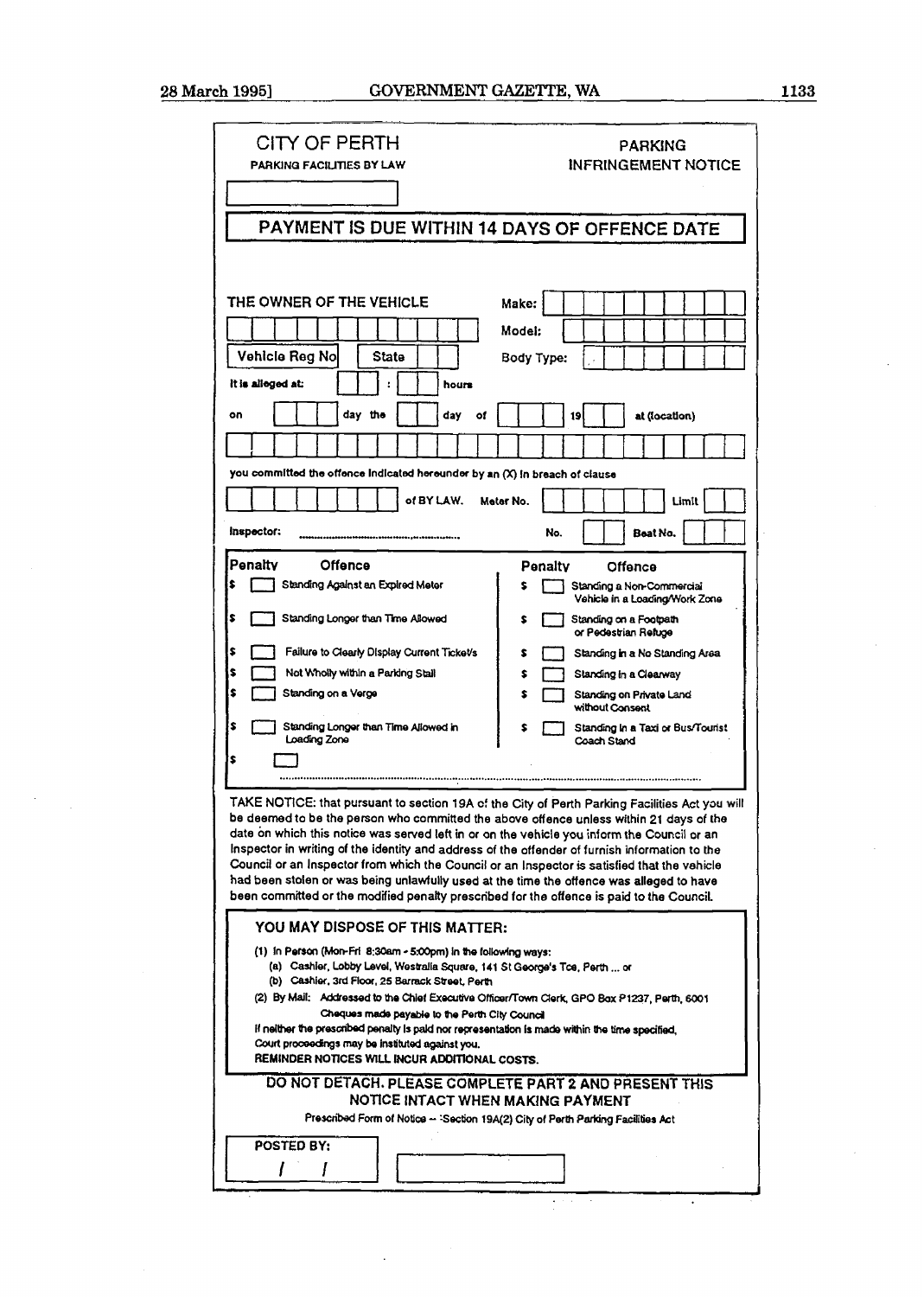Dated this 23rd day of December 1994.

The Common Seal of the City of Perth was hereunto affixed in the presence of-

C. LAWRENCE, Chairman of Commissioners.

G. G. HUNT, Chief Executive Officer.

Recommended-

E. J. CHARLTON, Minister for **Thmport.** 

Approved by **His** Excellency the Governor in Executive Council this 14th day of **March**  1995.

M. C. WAUCHOPE, Clerk of the Council.

PLANNING

**PD401** 

#### **TOWN PLANNINGAND DEVELOPMENT ACT 1928**  SCHEME AMENDMENT AVAILABLE **FOR** INSPECTION

*City of Cockburn* 

**District** Zoning Scheme No. 2-Amendment No. **18** 

**Ref** 853/2/23/19, Pt. 118.

Notice is hereby given that the City of Cockburn **has** prepared the abovementioned scheme amendment for the purpose of including in the Second Schedule-Additional Uses-Lot 111 Watercress Gardens and Lot 121 Hamilton Road with the additional use "Two Grouped Dwellings".

Plans and documents setting out and explaining the scheme amendment have been deposited at Council **Offices,** 9 Coleville Crescent, **Spearwood** and at the Western Australian **Planning** Commission,Albert Facey House, 469 Wellington Street, Perth, and will be available for inspection **during** office hours up to and including May 9,1995.

Submissions on the scheme amendment should be made in writing on Form No. 4 and lodged with the undersigned on or before May 9,1995.

**This** amendment is available for inspection in order to provide an opportunity for public comment and it should not be construed that final approval will be granted.

D. M. **GREEN,** Acting 'Ibwn Clerk.

**PD402** 

#### **TOWN PLmNmGAND DEVEU)PMENTACT 1828**  SCHEME AMEM)MENTAVAILABLE **FOR** INSPECTION

*City of Cockburn* 

District Zoning Scheme No. 2-Amendment No. 121

**Ref:** 853/2/23/19, Pt. 121.

Notice is hereby given that the City of Cockburn has prepared the abovementioned scheme amendment for **the purpose** of Rezoning **the** following lots **from Rural** to Residential **R30-** 

- $\bullet$  Lots 14, Pt 34 and 101 Ocean Road, Lot 21 Cross Street and Lot 22 Entrance Road Spearwood of **Coekburn** Sound Locations 133 and 280.
- Lot 9 **Entrance** Road, Lots 15, Pt 16,17,18,31,32, **Pt** 33,500 and 100 Ocean Road and Lots 25, 26, 27 and 28 Hamilton Road Spearwood of Cockburn Sound Location 133.
- Lot 600 Hamilton Road **aad Lob 6, Pt 6** rand **600** Mell Road **Spearwood** of **Cockbm** Sound Location 99.
- **Lot 601** Hamilton **P,:** :.c! **Spemood** of Cockburn Sound Locations **98** and 99.
- Pt Lot 1 Hamilton **bad, Lots Pt** 7 and **305** Mell Road **Spearwood** of Cockburn Sound **htim**   $\bullet$ **90.**
- **Lob** 2 and **400 Me11** Road **Spearwood** of **Cockburn** Sound Location 97.
- **Lot 1 W Spearwood** of **Cockburn** Sound **Locations** 97 and **150.**
- Portion **of** Cockburn Sound Location 97 **MeU** Road **Spearwood.**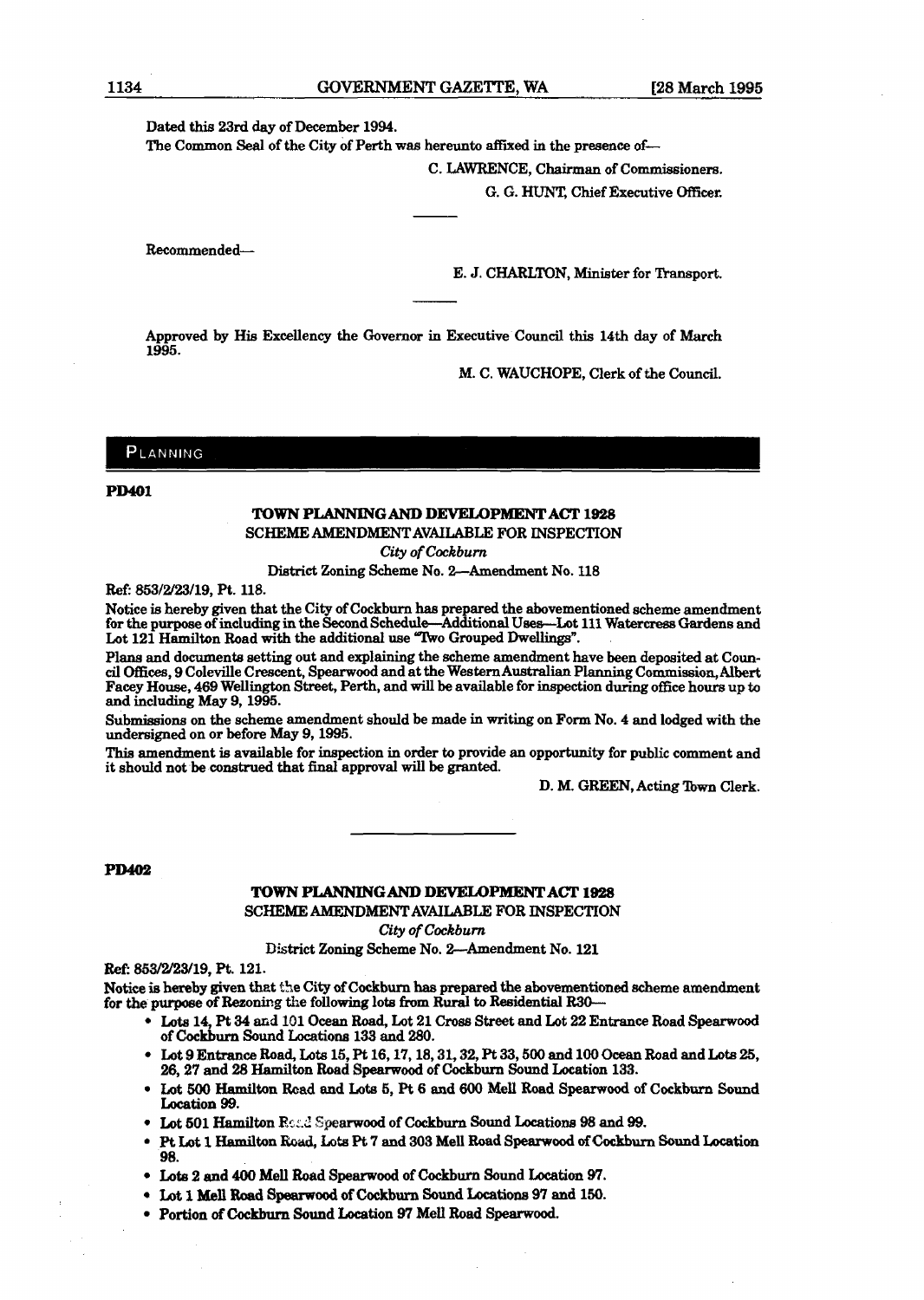Plans and documents setting out and explaining the scheme amendment have been deposited at Council Offices, 9 Coleville Crescent, Spearwood and at the Western Australian Planning Commission, Albert Facey House, 469 Wellington Street, Perth, and will be available for inspection during office hours up **to**  and including May 9,1995.

Submissions on the scheme amendment should be made in writing on Form No. 4 and lodged with the undersigned on or before May 9,1995.

**This** amendment is available for inspection in order to provide an opportunity for public comment and it should not be construed that **frnal** approval will be granted.

R. W. BROWN, Town Clerk.

**PD403** 

#### **TOWN PLANNING AND DEVELOPMENT ACT 1928**  SCHEME AMENDMENTS **AVAILABLE** FOR INSPECTION *City of* Mandumh

Town Planning Scheme No. 1A-Amendment Nos. 213 & 228

**Ref:** 853/6/13/9, Pts. 213 & 228.

Notice is hereby given that the City of Mandurah has prepared the abovementioned scheme amendments for the purpose of-

Amendment No. 213:

- 1. rezoning portion of Lot 7 Old Coast Road, Herron from Rural Zone to Special Rural Zone.
- 2. adding special requirements to the Scheme Text for the Special **Rurai** Zone applying to the subject land.

Amendment No. 228: rezoning Portion of Lot 12, Lakes Road, Greenfields, Mandurah **from** Special Rural to Residential 1 (R2.5).

Plans and documents setting out and explaining the scheme amendments have been deposited at Council **Offices,** Mandurah Terrace, Mandurah and at the Western **Australian** Planning Commission, **AIbert**  Facey House, 469 Wellington Street, Perth, and will be available for inspection during office hours up to and including May 9, 1995.

Submissions on the scheme amendments should be made in writing on Form No. 4 and lodged with the undersigned on or before May 9,1995.

These amendments are available for inspection in order to provide an opportunity for public comment and it should not be construed that final approval will be granted.

S. K. GOODE, Chief Executive/Town Clerk.

**PD404** 

### **TOWN PLANNING AND DEVELOPMENT ACT 1928**

APPROVED **TOWN** PLANNING SCHEME AMENDMENT

*City of Stirling* 

District Planning Scheme No. 2-Amendment No. 210

**Ref:** 853/2/20/34, Pt. 210.

It is hereby notified for public information, in accordance with section 7 of the **nwn Planning** and Development Act 1928 that the Hon Minister for Planning approved the City of Stirling Town Planning Scheme Amendment on March 19, 1995 for the purpose of altering the Scheme Text by-

1. Inserting the phase, "Planning Management Area Map", at the end of Clause 1.1.5.3.

2. Inserting a new clause after Clause 1.3.1.2, as follows--

- "1.3.1.3 For the purposes of the Scheme-
	- (a) a **Low** Density lZesidential Zone shall include any R-Code up **to and induh** Reode **R30**:
	- **(b)** a Medium Density Residential Zone shall include **any** R-Code between **R-Code** R35 and R-Code R60 inclusive; and
	- (C) a High Density hidentid Zone **shall** include any **R-Code** penter than R-Code **R60."**

3. Amending Table 1: Zoning Table by-

- **(a)** Altering the Zones headings **as** follow^+
	- (i) Under Low Density Residential, substituting the phrase, "R10, R20, R30", with the phrase, YJp to and including **R30";**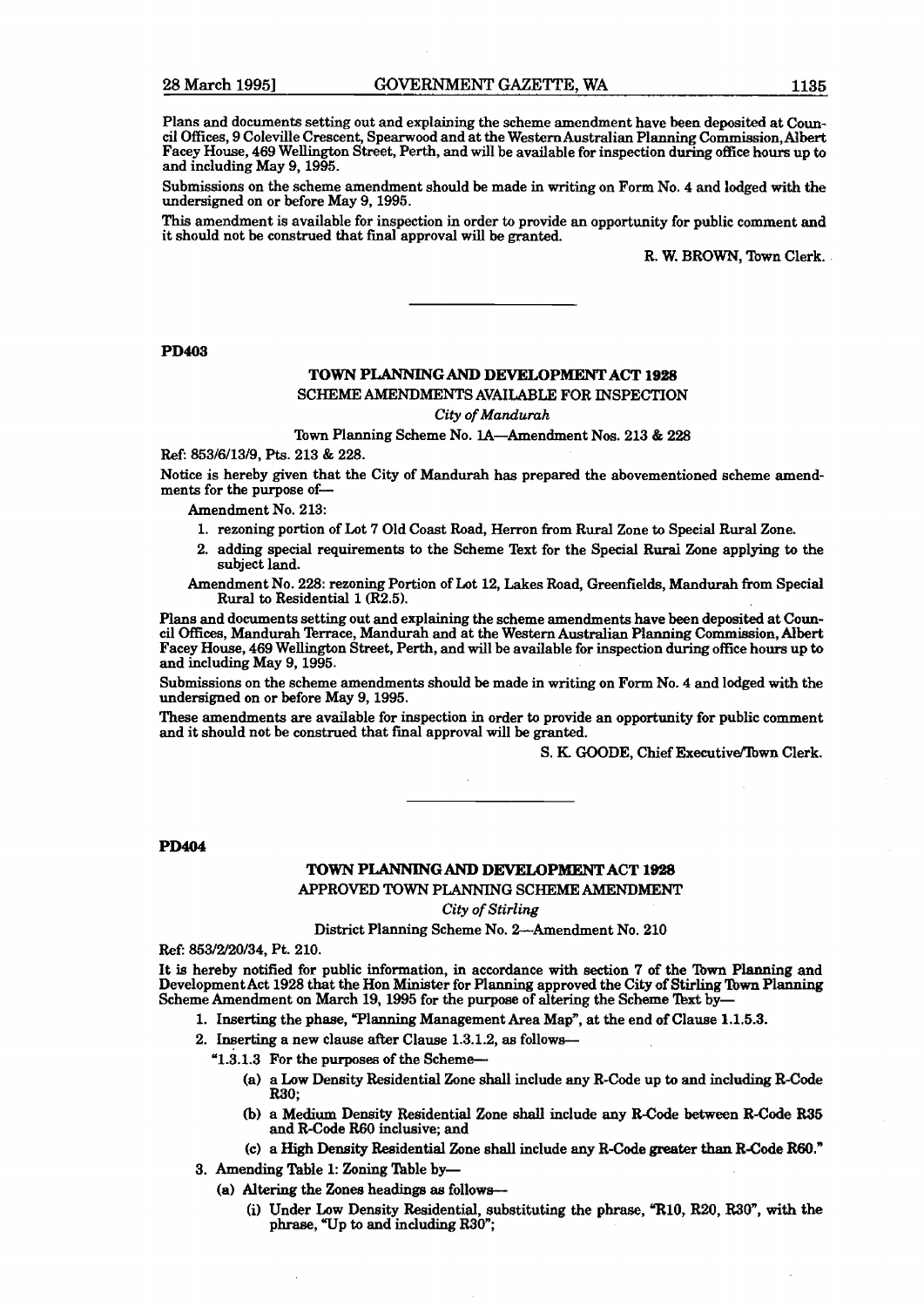- (ii) Under Medium Density Residential, substituting the phrase,  $R40$ , R60", with the phrase, "Between R35 and **R60** inclusive"; and
- (iii) Under High Density Residential, substituting the phrase, "R80, R100", with the phrase, "Greater than  $R60"$ .
- Ib) Substituting the note, **"\*MULTIPLE DWELLING:** Not Permitted in MO-Permitted **in**  R60" with the following note-

**"MULTIPLE DWELLING:** Not Permitted in **R35,** R40 and R50-Permitted in **R60n** 

- 4. In Clause 1.3.5.3;
	- (a) Inserting a new sub-clause as follows--
		- **"(0** For an increase in density under the provisions of Clause 2.2.12;"
	- (b) Deleting the word "or" from sub-clause (d); and
	- (c) Inserting the word "or" at the end of sub-clause (e).
- **5.** In Clause 1.4.3.1;
	- **(a)** Inserting a new sentence after the first sentence, as follows-

Tor the purpose of applying its discretion to modify a requirement or standard under this Clause, the Council may adopt an appropriate Policy or Policies."

**(b)** Inserting a new phrase after the phrase, "in a particular manner", as follows--

", or **may** require that the owner or developer **satisfies** the requirements of any Policy adopted by the Council in respect of the modification of a requirement or standard under this Clause".

- 6. Inserting a new sub-clause, in Clause 2.3.2-Calculation of Maximum Number of Dwellings, **as** follows-
	- "2.3.2.4 Notwithstanding any other provision of the Scheme, the R-Code number **affixed to** a lot **may,** with the approval of the Council, be **increased** by a **maximum** value of 10 (for the purposes of calculating the maximum number of dwellings permitted on a lot) provided that any such increase is advertised in accordance with Clause 1.3.5.3 and it complies with any relevant policy or policies adopted by the Council pursuant to Clause 1.4.3.1."
- 7. Inserting a new sub-clause at the end of Clause 2.3.7, Sewerage Connection Requirements, as follows-
	- "2.3.7.3 Constrained or Unconstrained

Subject to the provisions of Clause 2.3.2, no lot which is not **connected** to a comprehensive sewerage system shall be developed such that the **total** number of dwellings on the lot exceeds that permitted by the R-Code-

- $-$ **R20** if the site is classified as "Constrained"; or
- -R30 if the site is classified as "Unconstrained";

under the Sewerage Policy-Perth Metropolitan Region **(as** amended)."

8. **Inserting** a new clause in the Scheme Text, as follows-

#### '2.2.12 CHARACTER PROTECTION **AREAS**

- 2.2.12.1 It **ia** the intention of the Council **to** ensure that any new development **within**  a Character Protection Area is in harmony with and **reflects-** 
	- **(a)** in its design and finishes, the character of existing dwellings in the immediate area; and
	- (b) the local streetscape.
- 2.2.12.2 Development **within** a Charader Protection Area **shall** comply with the following-
	- (a) The intention of the Council under Clause 2.2.12.1 of the Scheme;
	- (b) Unless otherwise approved by the Council, where development **in excess** of a single house on an existing lot **is** proposed, the conservation of architectural elementa or features of an existing building or **buildings**  which **are** considered to significantly contribute **to** the streetscape or character of an area; and
	- (c) Any relevant Policies adopted by the Council."
- 9. Excluding Lots 22, 24, 25, 26, 27 and the south-western portion of Lot 100 Swan Location X Wood **Street,** Inglewood, from the Scheme Area and deleting any Zones or **Remations** apply**ing to** these **Lots** on the Scheme Maps.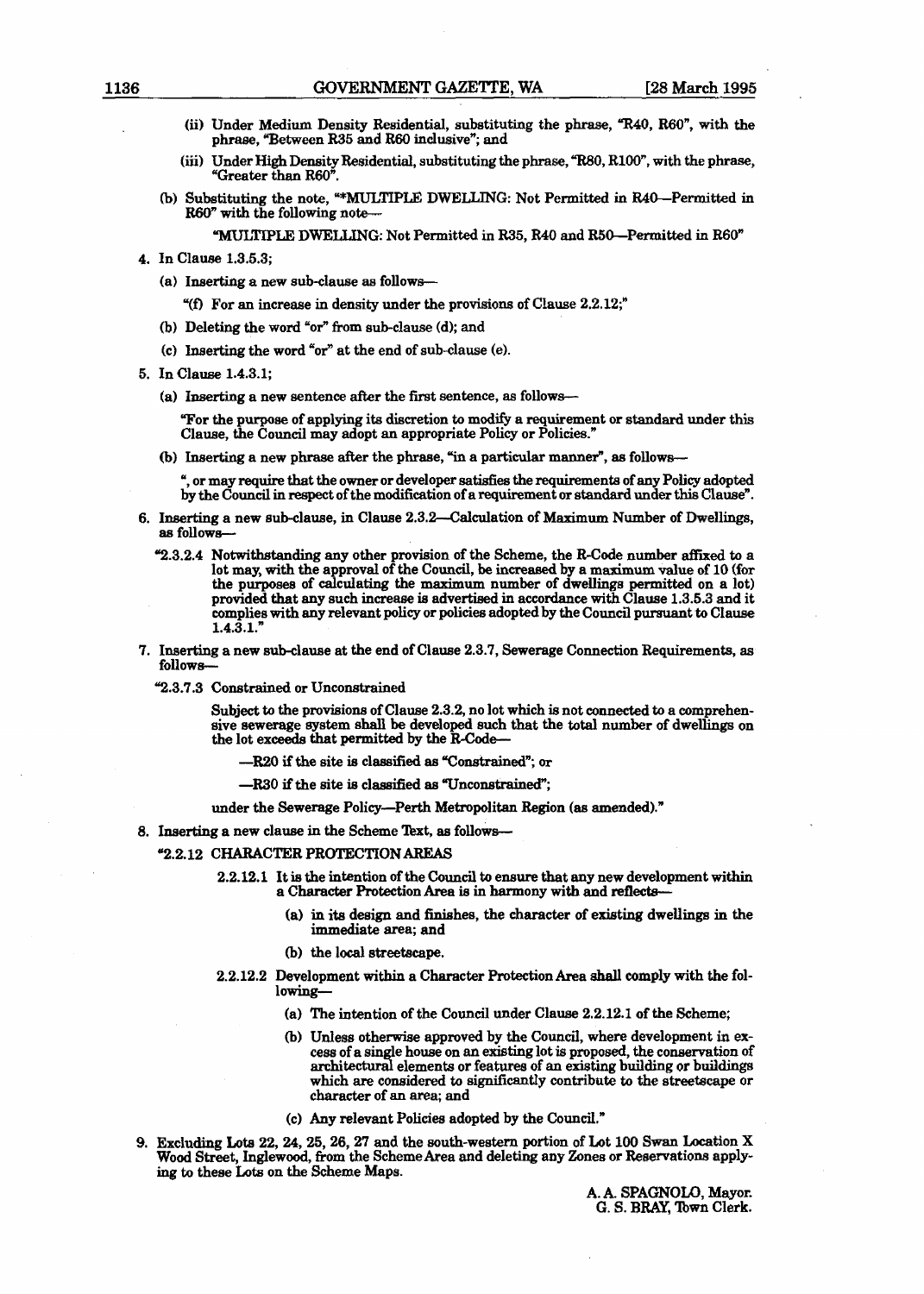#### **PD405**

#### **TOWN PLANNING AND DEVELOPMENT ACT 1928**

#### SCHEME **AMENDMENT** AVAILABLE FOR INSPECTION

**City of Wanneroo** 

Town Planning Scheme No. 1-Amendment No. 698

**ReE 853/2/30/1,** Pt. 698.

Notice is hereby given that the City of Wanneroo **haa** prepared the abovementioned **echeme** amendment for the purpow of **xecodiog** portion of Lot 255 Berkley Road, **Marangaroo, hm** R20 **to MO.** 

Plans and documents setting out and explaining the scheme amendment have been deposited at Council Offices, Boas Avenue, Joondalup and at the Western Australian Planning Commhsion,Albert **Facey**  House, 469 Wellington Street, Perth, and will be available for inspection **during** office hours up **to and**  including April 26,1995.

Submissions on the scheme amendment should be made in writing on Form No. 4 and lodged with the undersigned on or before April 26,1995.

**This** amendment is available for inspection **kn** order **k,** provide **an** opportunity for public comment and it should not be construed that final approval will be **granted.** 

R. E. **DYMOCK, iVIbwn** Clerk.

#### **PD406**

#### **TOWN PLANNING AND** DEVELOPMENT ACT 1928 SCHEME AMENDMENT AVAILABLE FOR INSPECTION

**Shire** *ofAugwta-Margaret* **River** 

Town Planning Scheme No. 11-Amendment No. 77

**Ref: 863/6/3/8,** Pt. 77.

Notice is hereby given that the Shire of Augusta-Margaret River **has** prepared the abovementioned scheme amendment for the purpose of-

- 1. rezoning Suaeex Location 104 Connelly Road, Margaret River **from "Rural"** Zone and Policy **Area B to** "Special Ruraln Zone and **"Park** and Recreation" Reserve.
- 2. amending the Scheme Text by including reference to the land and the various special proviantending the Scheme Text by including reference to the rations controlling land use and development in Schedule 1.

**Plans and documents setting out and explaining the scheme amendment have been deposited at Council** Offices, Town View lbrrace, Margaret River and at'the Western Australian Planning Commission, Albert Facey House, 469 Wellington Street, Perth, and will be available for inspection during office hours up **to** and including May 9,1995.

Submissiom on the scheme amendment should be made in **writing** on **Form** No. 4 and lodged with the undersigned on or before May 9,1995.

**This** amendment is available for inspection in order to provide an opportunity for public comment and it should not be **construed** that final approval will be granted.

L. **CN.NEGGIA, Shire** Clerk.

**PD407** 

# **TOWN PIANNING** *AND* **DEWELOPMENT ACT 18128**

**APPROVED TOWN** PUNNING SCHEME **AMENDMENT** 

Shire **of** Espemnce

lbwn **Plaaning** Scheme No. 22-Amendment No. 11

**Ref:** 853/11/g/21, **Pt.** 11.

It **is** hereby notified for public information, in accordance with section 7 of the **'Ibwn** Planning and Development Act 1928 that the Hon Minister for Planning approved the Shire of Esperance Town Planning Scheme Amendment on March 19, 1995 for the purpose of-

**(i)** Rezoning partion of **Loc** 626 Gibson East Road, Gibson **from !Rural'** to **'Special Rural'; and**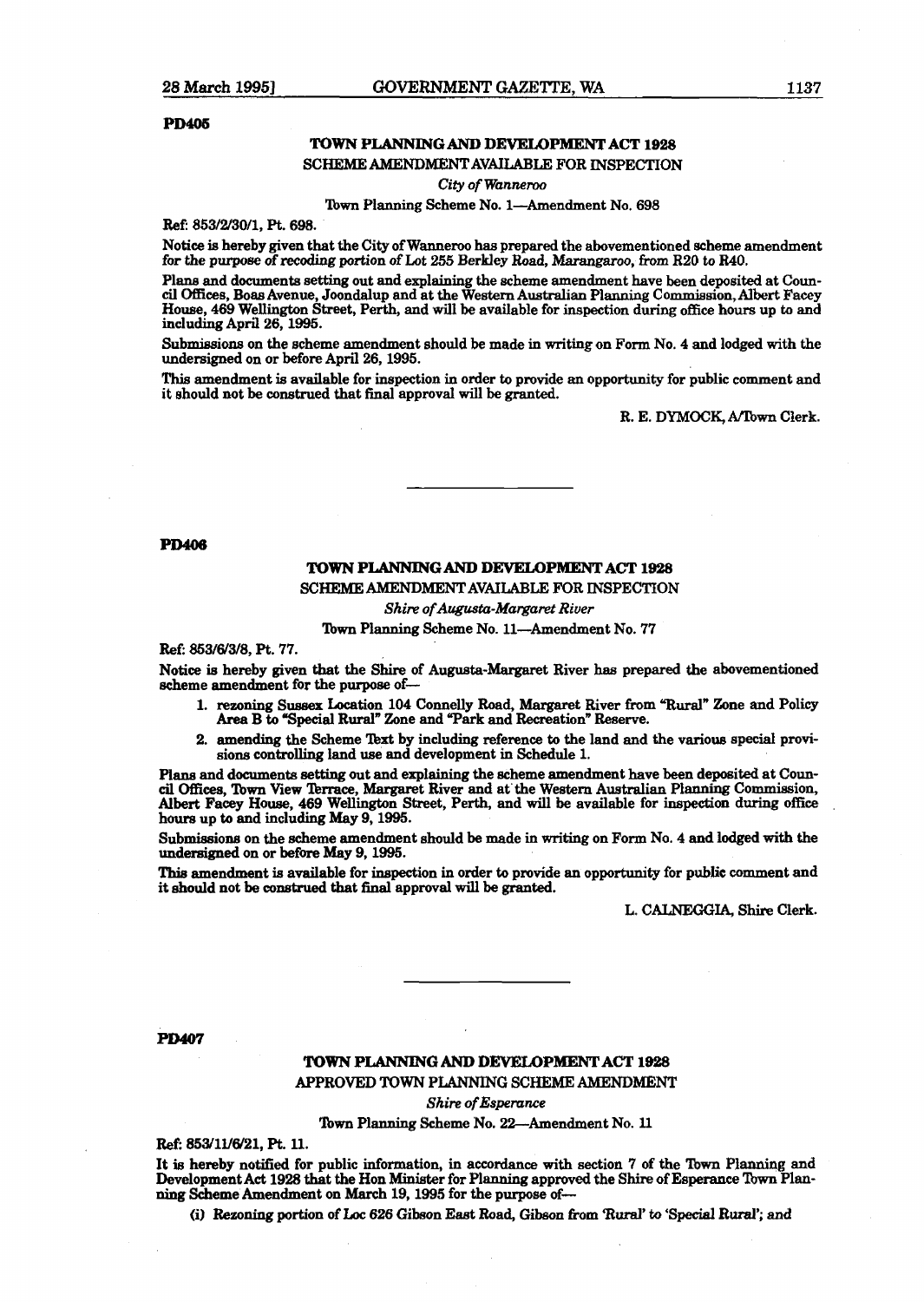| (ii) Including in Appendix 7 specific development standards relating to the proposed Special Rural |
|----------------------------------------------------------------------------------------------------|
| $\mathsf{Zone}-$                                                                                   |

| <b>Locality of Land</b>                      | Special Provisions                                                                                                                                                                                                                                                                                    |  |  |
|----------------------------------------------|-------------------------------------------------------------------------------------------------------------------------------------------------------------------------------------------------------------------------------------------------------------------------------------------------------|--|--|
| Portion Loc 626, Gibson<br>East Road, Gibson | 1. Subdivision shall be generally in accordance with the Subdivis-<br>ion Guide Plan as certified by the Shire Clerk dated                                                                                                                                                                            |  |  |
|                                              | 2. The vegetation wind breaks as established on the boundaries<br>of the lots shall be maintained to the satisfaction of Council,<br>after seeking advice from the Department of Agriculture.                                                                                                         |  |  |
|                                              | 3. The vegetation wind breaks being fenced to the specifications<br>and satisfaction of Council.                                                                                                                                                                                                      |  |  |
|                                              | 4. Subdivision of all lots in the Subdivision Guide Plan will re-<br>quire on-site effluent disposal systems limited to high perform-<br>ance environmental systems such as Ecomax, Clearwater 90,<br>Bio-Cycle or other 'approved' systems acceptable to Council<br>and the Health Department of WA. |  |  |
|                                              | 5. On lots 3, 4 and 6-11, any building development is to be sited<br>within the building envelope as depicted on the Subdivision<br>Guide Plan.                                                                                                                                                       |  |  |

I. WCKEL, President. R. T. SCOBLE. Shire Clerk.

**PD408** 

### **TOWN PLANNING AND DEVELOPMENT ACT 1928**

SCHEME AMENDMENT AVAILABLE FOR INSPECTION

*Shire* **of** *Swan* 

Town Planning Scheme No. 9-Amendment No. 238

Ref: 853/2/21/10, Pt. 238.

Notice is hereby given that the Shire of Swan has prepared the abovementioned **scheme** amendment for the **purpose** of amending the Scheme Map by reclassifying Lot 194 Stirling Street, Guildford **(The** Guildford Post Office) from "Local Authority Reserve--Public Purpose" to "Special Purpose" and adding to the Scheme Text in Appendix 6 an array of permitted and discretionary uses for the site, including dwell**ings,** shop **(limited)** office etc.

Plans and documents setting out and explaining the scheme amendment have been deposited at Council **Offices,** Great Northern Highway (corner Bishop Road), Middle Swan and at the **Western Australian**  Planning Commission, **Albert** Facey House, 469 Wellington Street, Perth, and will be available for inspection during office hours up to and including **May** 9,1995.

**Submissions** on the scheme amendment should be made in **writing** on Form No. 4 and lodged with the undersigned on or before May 9,1995.

This amendment is available for inspection in order to provide an opportunity for public comment and it should not be **construed** that **final** approval will be **granted.** 

E. W. LUMSDEN, Chief Executive OfFicer/Shire Clerk,

#### **PD409**

# **TOWN PLANNING AND DEVELOPMENT ACT 1928**

SCHEME **AMENDMENT AVAILABLEl FOR** INSFECTION

*Shire* **of** *lbodyay* 

#### Town **Planning** Scheme No. l-Amendment No. 32

**Ref. %3/U28/2,** Pt. 32.

Notice **is hereby** given **that** the **Shire** of Wyay **has** prepared the abovementioned scheme amendment for the purpose of-

- f. **rezoning** Lots 340 and 541 of Avon **Locations** 12707,18024,563,176,1660, and Avon Location 1677 Pool Road **from Rural** 3 **to Special Site,** Tannahill lburism and **Holiday** complex.
- **2. adding to** Schedule **C pmvieiona** relating **to** the zone.

Plans and documents setting out and explaining the scheme amendment have been deposited at Council Offices, 15 Fiennes Street, Toodyay and at the Western Australian Planning Commission, Albert **Facey House, 469** Wellington **Street,** Perth, and **will** be available for inrrpection **dwhg office** hours up **to and inc1uding May 9,1996.**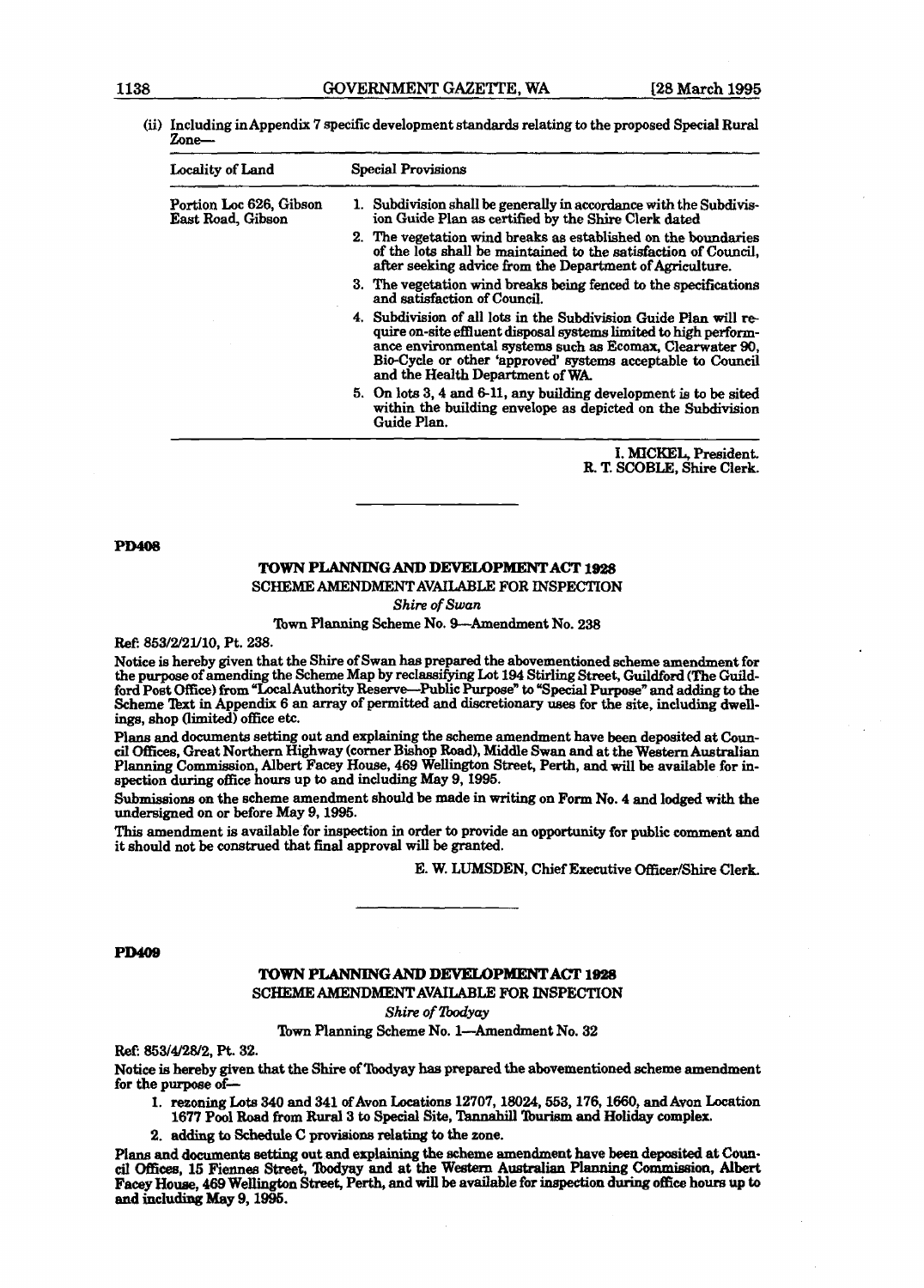Submissions on the scheme amendment should be made in writing on Form No. 4 and lodged with the undersigaed on or before **May** 9,1995.

This amendment is available for inspection in order to provide an opportunity for public comment and it should not be conskued **that** final approval will be granted.

**R. J. MILLAR, Shire** Clerk.

#### **PD410**

#### **TOWN PLANNING AND DGVEIA)PMENT ACT** 1928 APPROVED **TOWN** PLANNING SCHEME **AMENDMENT**

*Zbwn* **of** Bassendean

Town Planning Scheme No. 3-Amendment No. 46

**Ref:** 853/243/3, Pt. 46.

It is hereby notified for public information, in accordance with section **7** of the Town Planning and Development Act 1928 that the Hon Minister for Planning approved the Town of Bassendean lbwn Planning Scheme Amendment on March 19, 1995 for the purpose of-

- l. Rezoning Lot 500 Nurstead Avenue, Bassendean, from 'Other Residential' **to** 'Residential RIO' and 'Residential R2.5'.
- 2. Amending the Scheme Map accordingly.
- 3. Adding the following text to Appendix VII (Schedule of Additional Uses)-

| <b>Description of Parcel</b><br>of Land | <b>Additional Use</b>               | Conditions                                                                                                                                                                                                                                                                                                                                                                                                                                                    |
|-----------------------------------------|-------------------------------------|---------------------------------------------------------------------------------------------------------------------------------------------------------------------------------------------------------------------------------------------------------------------------------------------------------------------------------------------------------------------------------------------------------------------------------------------------------------|
| Lot 500 Nurstead<br>Avenue, Bassendean  | <b>Single Residential Dwellings</b> | 1. Prior to subdivision of the land, the<br>existing single storey dwelling fac-<br>ing Nurstead Avenue shall be de-<br>molished:                                                                                                                                                                                                                                                                                                                             |
|                                         |                                     | 2. All development of the land, includ-<br>ing that which does not require the<br>planning consent of Council under<br>the Scheme, shall comply with the<br>Earlsferry House Development<br>Policy as adopted by Council. The<br>development policy shall include<br>reference to such matters as fenc-<br>ing, building orientation, design,<br>height and construction materials,<br>in addition to any other matters<br>considered appropriate by Council. |

J. B. COX, Mayor, S. **SMITH,** Town Clerk.

#### **PD411**

#### **TOWN PUNNING AND DEVELOPMENT ACT 1928**

**SCHEME AMENDMENT AVAILABLE FOR** INSPECTION

**lbwn of** *East Fremantle* 

Town Planning Scheme No. 2-Amendment No. 32

**R&** 853/2/4/2, Pt. 32.

**Notice** is hereby given that **the** 'Ibwn of East Fremantle **has** prepared the abovementioned scheme amendment for the purpose of eliminating the "No Minimum" provisions within the Development Table relating **t;o Minimum** Lot **Area** and **Minimum** Effective Frontage **within Areas 1,2,3** and 4.

**Plane** and documents **setting** out and **explaining** the scheme amendment bave been deposited at Council Offices, 135 Canning Highway, East Fremantle and at the Western Australian Planning Comm sion,Albert **Facey** House, 469 Wellington Street, Perth, and will be available for **insp.ction during** office how up **to** and including **April** 27,1996.

Submissiom on **the** scheme amendment should be made in writing on Form No. 4 and **lodged with** the undersigned on or before April 27,1996.

**This** amendment is available for inspection in **order** to provide an opportunity for public comment and it should not be **constxued** that **approval will be** *granted.* 

**B. COLEY, Town Clerk.**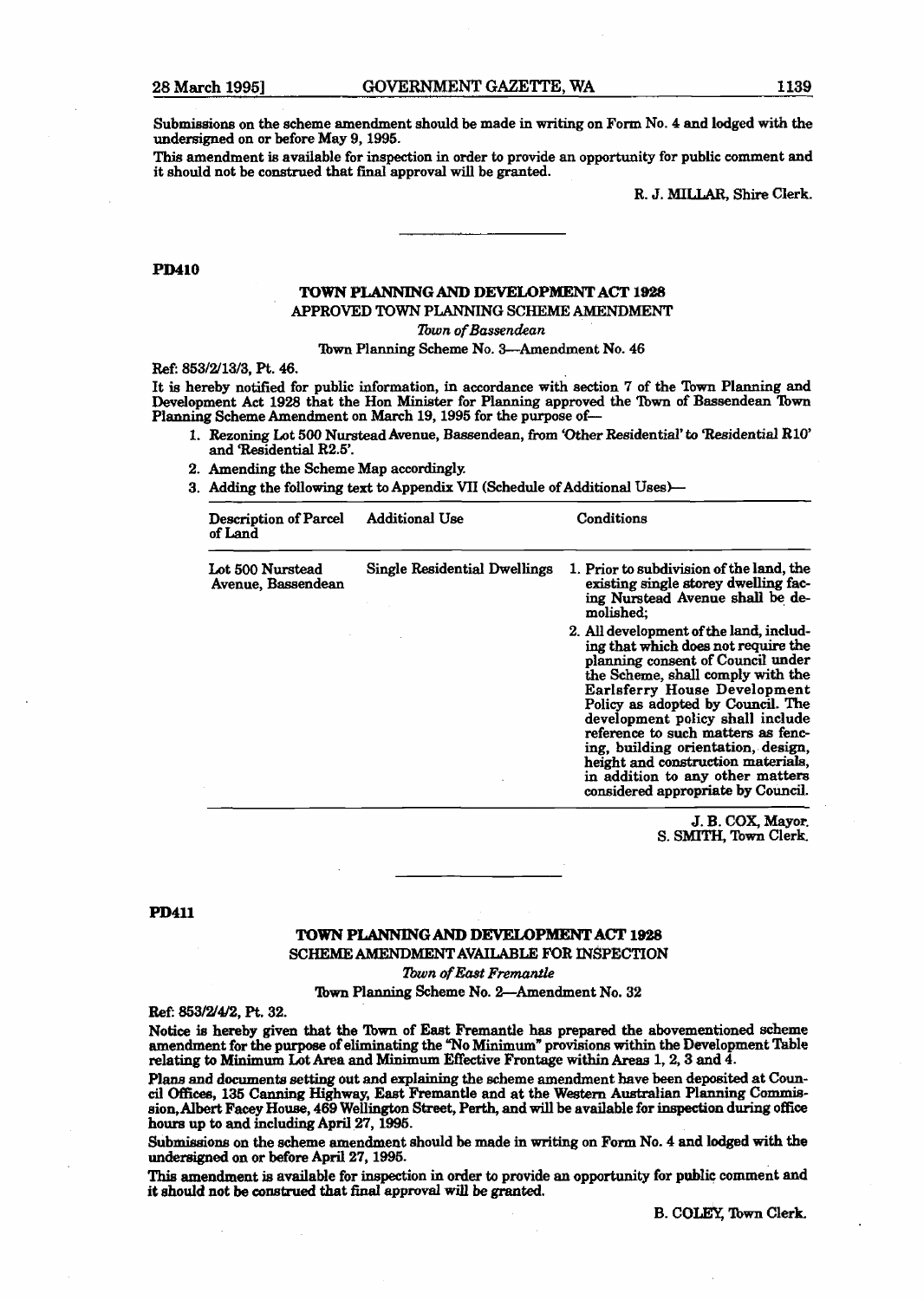### POLICE

#### **PE401**

#### **POLICE AUCTION**

Under **the** provisions of the Police Act 1892-1992, unclaimed abandoned motor vehicles will be sold by public auction at the Department of State Services, State Supply Disposal Cente, 21 Pibara Street, Welshpool, on Wednesday, 10th May, 1995 at 9.00 **am.** 

Auction to be conducted by Mr K. Treloar, Government Auctioneer.

R. **FALCONER,** Commissioner of Police.

#### **PE402**

#### **POLICE AUCTION**

Under the provisions of the Police Act 1892-1992, unclaimed found and stolen property **wiU** be **sold** by public auction at the Department of State **Services,** State Supply Disposal Centre, 21 Pilbara Street, **Welshpool,** on !heday, 16th May, 1995 at 9.00 am.

Auction to be conducted by **Mr** K Treloar, Government Auctioneer.

R. FALCONER, Commissioner of Police.

#### **PE601**

#### **POLICE AUCTION**

Under the provisions of the Police Act 1892-1992, unclaimed and stolen property will be sold by public auction at the premises of Ronald Scott, trading as Snowball Auctions, Auctioneer, of 89 Frederick Street, Albany, at approximately 9.15 a.m. on Friday April 28th, 1995. Auction to be conducted by Ronald Scott, Auctioneer.

R. FALCONER, Commissioner of Police.

#### **WATER AUTHORITY**

**WA401** 

#### **RIGHTS IN WATER AND IRRIGATION ACT** 1914

NOTICE UNDER SECTION **13** OF THE ACT

#### (Regulation 14 **(1))**

The applications in the following schedule have **been** received for a licence to divert, take and **use water**  from the Warren-Domelly Rivers System.

**Any** owner or occupier of land within 4.8 kilometres of the applicants land and contiguous to the watercourse may object to that application.

Objections should be sent to **reach** me at the-

Water Authority of WA

PO Box **305** 

Bunbury WA 6230

prior to the 12th April 1995 by certifled mail.

C. D. **ELUOTI:** Regional Manager, South **Weet** Region, Water Authority of WA

| Schedule           |                                            |                                     |  |
|--------------------|--------------------------------------------|-------------------------------------|--|
| Occupier           | <b>Postal Address</b>                      | Description of Land                 |  |
| D. Bendotti & Sons | <b>PO Box 62</b><br>Pemberton WA 6260      | Nelson Loc 5190 & 5189<br>Tree Road |  |
| CT Blaker Pty Ltd  | RMB 304 Seven Day Road<br>Manjimup WA 6258 | Nelson Loc 2714<br>Seven Day Road   |  |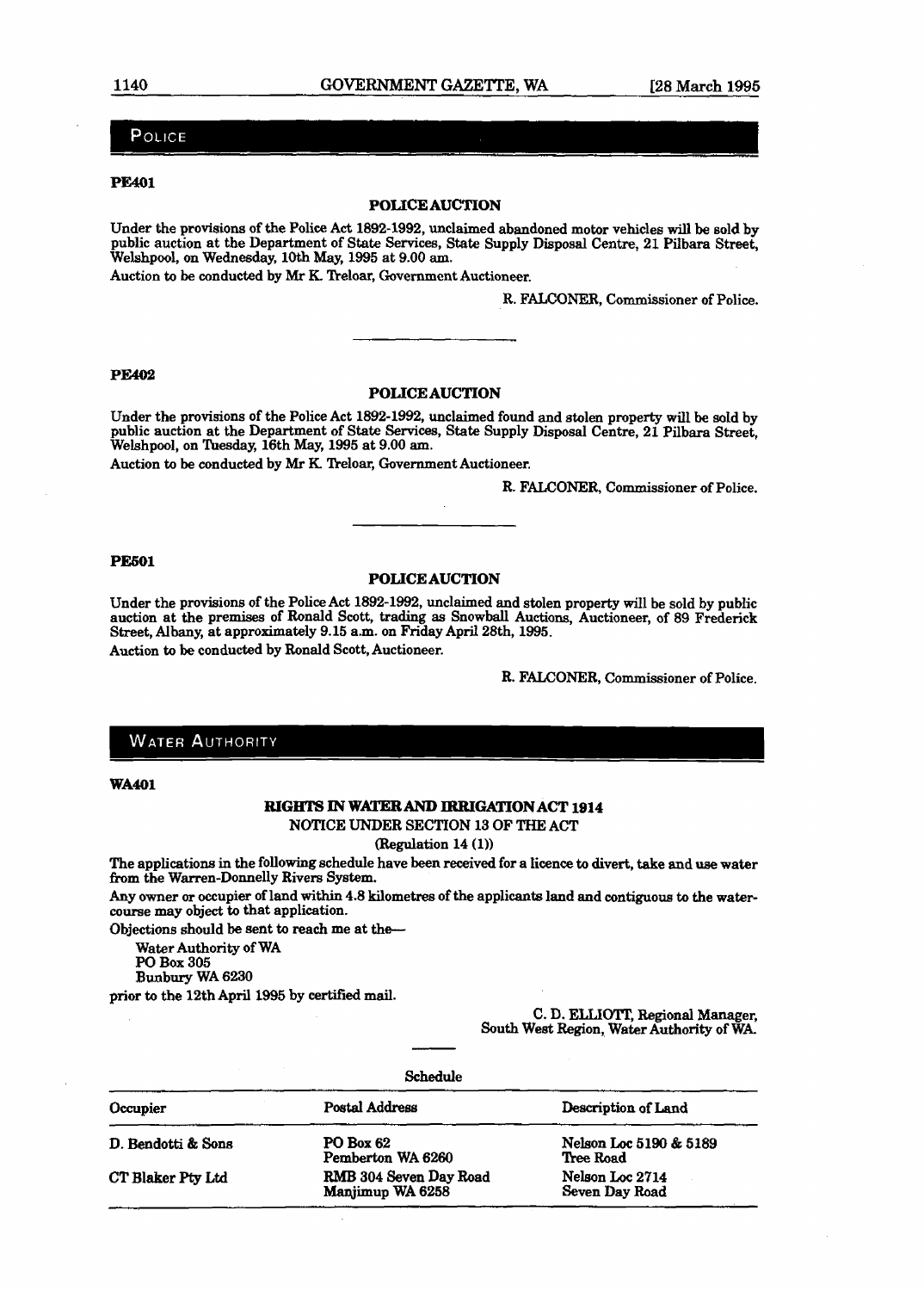#### **PUBLIC NOTICES**

#### **ZZlOl**

#### **PUBLIC TRUSTEE ACT 1941**

Notice is hereby given that pursuant to Section 14 of the Public Trustee Act, 1941 and amendments the Public **Trustee has** elected to administer the estates of the undermentioned deceased persons.

Name of Deceased; Address; Date of Death; Date Election Filed.

Bourner, Annie Rose; Armadale; 14/2/95; 2213195.

Lewis, Yvonne Elizabeth; Gosnells; 20/10/94; 22/3/95.

Naylor, Enid Christina May; Boulder; 10/2/95; 22/3/95.

K. E. BRADLEY, Public Trustees. 565 Hay Street, Perth WA 6000.

**ZZ301** 

#### **AUCTION SALES ACT 1975**  APPLICATION FOR A GENERAL LICENCE

'Ib the Stipendiary Magistrate at Rockingham.

**1,** Gaetano Palermo now residing at 4 Elk Glen, Bibra Lake and carrying on business at **Rockingham**  Hotel and having attained the age of eighteen years, do hereby apply for the grant of a general licence **to**  act **as** and **carry** on the business of, an auctioneer throughout the State in relation to **all** classes of business to which the Auction SalesAct 1973, applies (for the benefit of Palermo Nominees Pty **Ltd** of 26 Kent Street, Rockingham **6168** a corporation of which I am a Director, which consents to this application).

Dated the 23rd day of March 1995.

G. PALERMO, Signature of applicant.

Pdermo Nominees Pty Ltd consents to this application.

**VITO PALERMO,** Authorised person for firm or corporation.

The application will be heard before the Petty Sessions Court at Rockingham on the 1st day of May **1995**  at 9.30 o'clock in the forenoon.

(Sgd.) Clerk of Petty Sessions.

A person wishing to object to this application should lodge with the clerk of the above **Court** and serve on the applicant or his authorised representative, at least seven days before the date appointed for the hearing, a notice stating the **grounds** of the objection.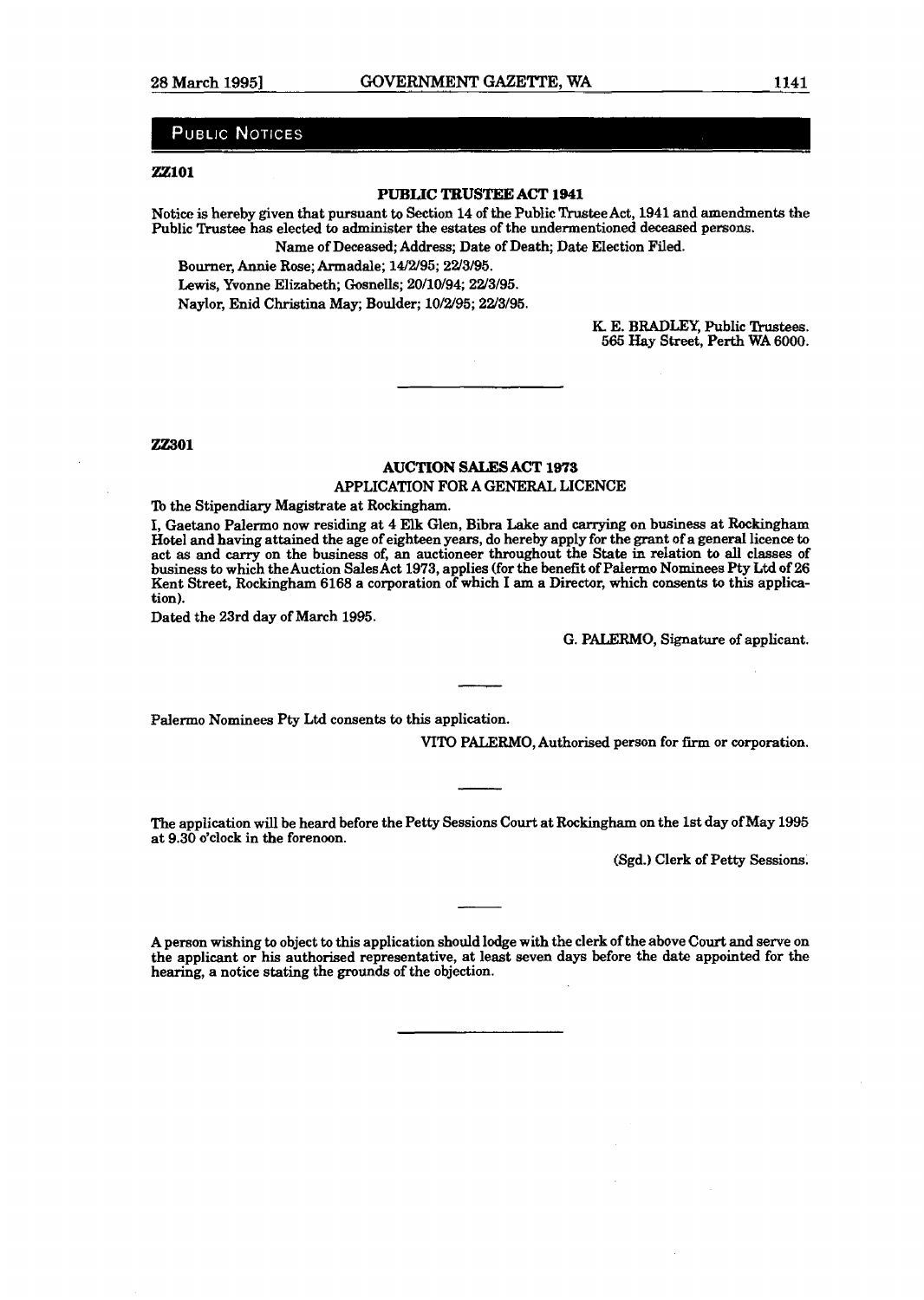# WESTERN AUSTRALIA

# **PUBLIC SECTOR MANAGEMENT ACT 1994**

**Price: \$19.00 Counter Sales Plus Postage on 485 grams** 

\*Prices subject to change on addition of amendments.

## WESTERN AUSTRALIA

# **FISH RESOURCES MANAGEMENT ACT 1994**

**Price: \$16.20 Counter Sales Plus Postage on 340 grams** 

\*Prices subject to change on addition of amendments.

### WESTERN AUSTRALIA

# **ADOPTION ACT 1994**

**Price: \$13.40 Counter Sales Plus Postage on 215 grams** 

\*Prices subject to change on addition of amendments.

### WESTERN AUSTRALIA

# COMMISSION ON GOVERNMENT **ACT 1994**

**'Price: \$3.60 Counter Sales Plus Postage on 70 grams** 

\*Prices subject to change on addition of amendments.

**L**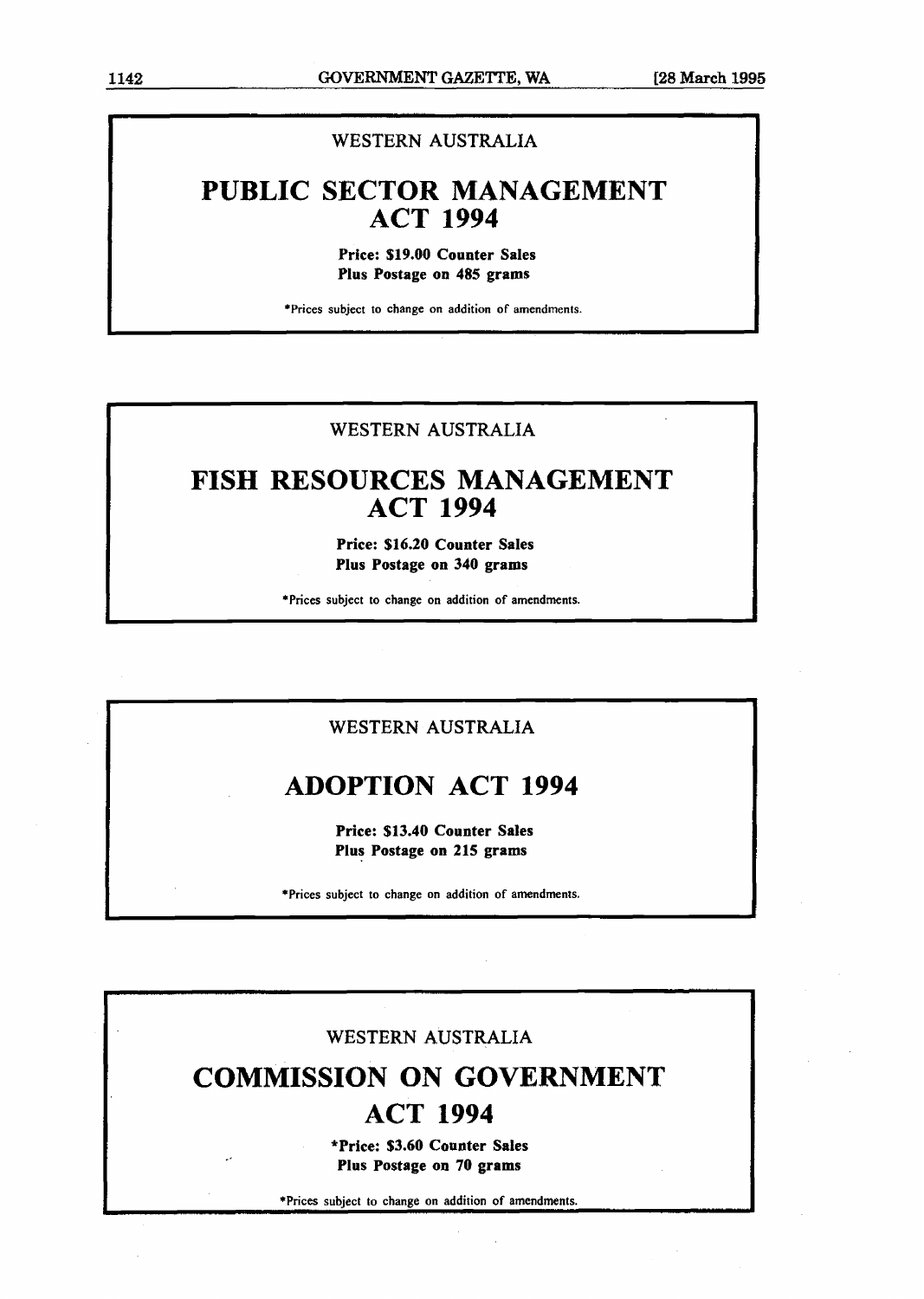p-- - --pp

### **WESTERN AUSTRALIA**

# **VICTIMS OF CRIME ACT 1994**

**Price: \$2.40 Counter Sales Plus Postage on 25 grams** 

**\*Prices subject to change on addition of amendments.** 

# **WESTERN AUSTRALIA**

# **MINES SAFETY AND INSPECTION ACT 1994**

**Price: \$12.00 Counter Sales Plus Postage on 150 grams** 

**'Prices subject to change on addition of amendments.** 

## **WESTERN AUSTRALIA**

# **TAXI ACT 1994**

**Price: \$5.00 Counter Sales Plus Postage on 45 grams** 

**\*Prices subject to change on addition of amendments.** 

**WESTERN AUSTRALIA** 

# **PAWNBROKERS AND SECQNDHAND DEALERS ACT 1994**

**Price: \$7.80 Counter Sales Plus Postage on 135 grams** 

**\*Prices subject to change on addition of amendments.**